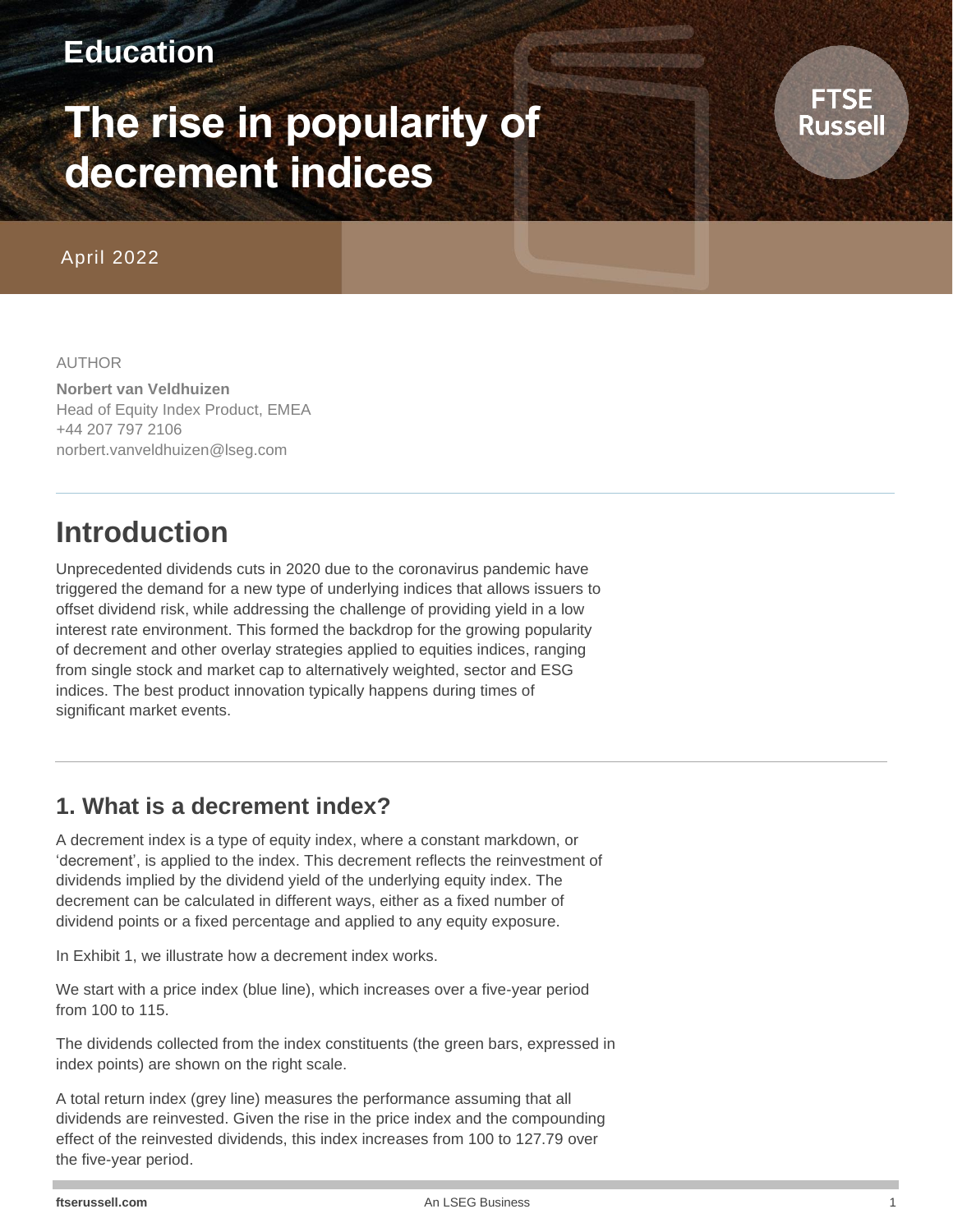The decrement index (brown line) is calculated from the total return index and includes an annual markdown. For the purpose of this example, the annual markdown used is 5%. As can be seen, the 5% annual markdown exceeds the index dividend yield (which is between 2-2.5%). As a result, the decrement index trails the price index over the period which illustrates the importance of applying a realistic markdown.

A decrement index offers a structured product issuer a constant cash distribution to offset dividend risk.



|  | <b>Exhibit 1: Decrement index example</b> |  |  |
|--|-------------------------------------------|--|--|
|--|-------------------------------------------|--|--|

| Year.                     |        |        |        |        |        |        |
|---------------------------|--------|--------|--------|--------|--------|--------|
| Equity price index        | 100.00 | 103.00 | 101.00 | 108.00 | 110.00 | 115.00 |
| Dividends received (RHS)  |        | 2.25   | 2.10   | 2.30   | 2.30   | 2.50   |
| Equity total return index | 100.00 | 105.25 | 105.35 | 115.05 | 119.63 | 127.79 |
| 5% Decrement index        | 100.00 | 99.99  | 94.82  | 97.79  | 95.71  | 95.84  |

Source: FTSE Russell, for illustrative purposes only. For simplicity, the realized dividends and decrement are applied to the index calculation only once, at the end of each period.

### **2. How do standard equity indices treat dividends?**

In price indices such as the FTSE 100 and Russell 2000 Index, dividends are ignored. The index level reflects only the prices of the underlying constituents.

In total return indices, dividends are reinvested proportionally across the index constituents, usually on the ex-dividend date, without any deduction for withholding tax. The index level therefore mirrors the experience of an investor holding the constituents and reinvesting the dividend income.

In *net* total return indices, dividends are reinvested proportionally across the index constituents, usually on the ex-dividend date, after a deduction for withholding tax. The index level therefore mirrors the experience of an investor holding the constituents and reinvesting dividend income after deducting dividend taxes.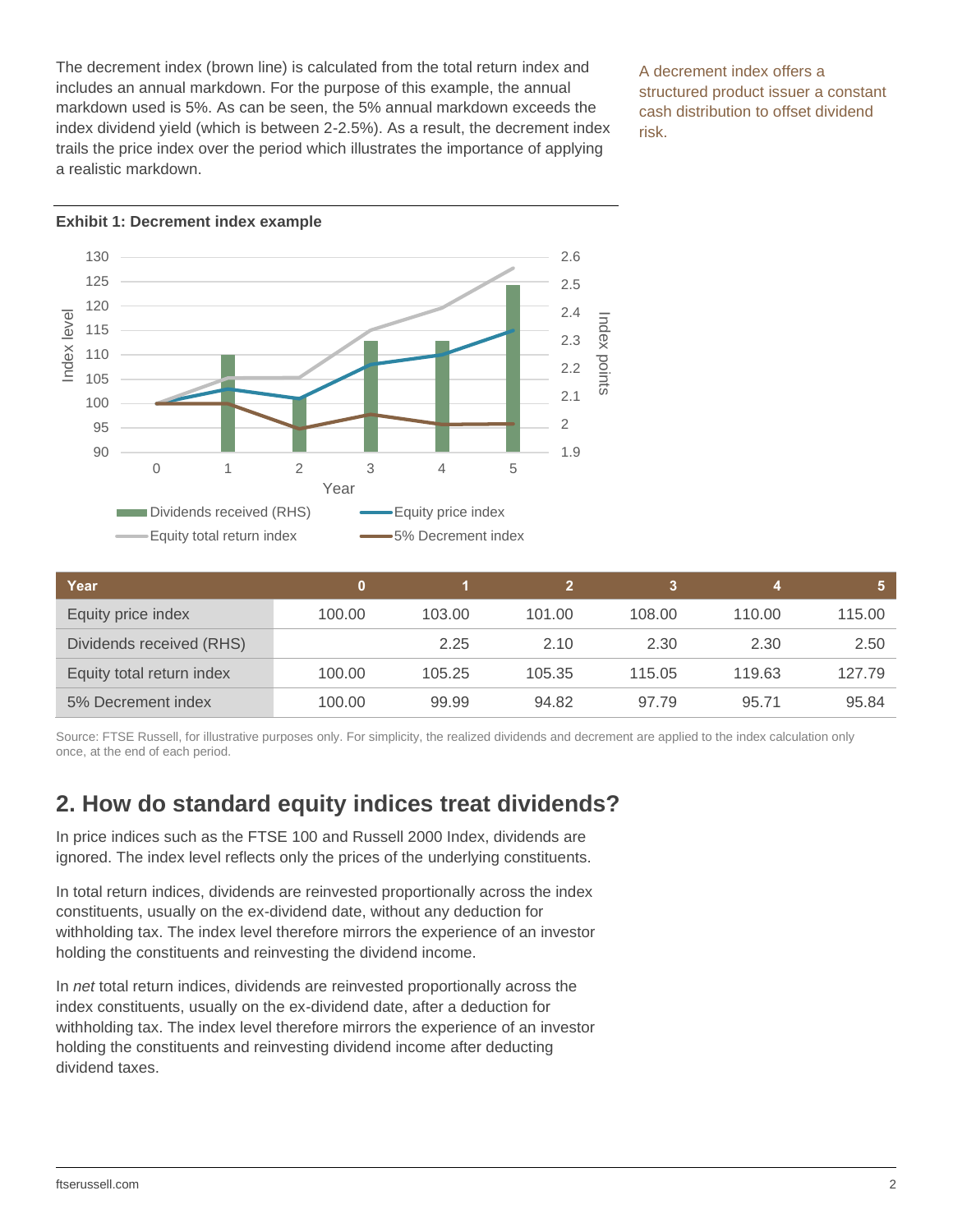### **3. Who uses decrement indices?**

Decrement indices are used primarily by issuers of equity-linked structured products, which are debt obligations with an embedded equity derivative. As well as providing exposure to the performance of the equity market, structured products can offer investors specific features such as downside protection and a constant income stream.

Decrement indices give issuers of structured products the opportunity to offer an investment solution to their end clients.

### **4. Why is there increased interest in decrement indices?**

One reason for the increased interest in stock decrement indices is the low level of interest rates seen since the 2008 financial crisis. This has presented structured product issuers with a challenge as the income desired by retail investors has become more expensive to produce. As mentioned, a decrement index offers a structured product issuer a constant cash distribution to offset dividend risk.

A structured product can be seen as a zero-coupon bond with an added equity derivative. So, other things being equal, a structured product costs more to create in a low interest rate regime because the present value of the future redemption payment on the bond is higher.

Another reason for the recent popularity of decrement indices is that they enable issuers to offset dividend risk. When an issuer sells a structured product to investors, it hedges its short equity exposure by buying the index, or stocks, embedded in the structured product.

This leaves issuers exposed to dividend risk during the life of the structured product—a risk that became a reality in 2020 when multiple European companies cut their dividends.

### **5. What are fixed point and fixed percentage decrement indices?**

A decrement can be applied either as a number of fixed points or as a fixed percentage to the underlying index. For example, a fixed 50 points decrement on an index value of 10,000 equals a 5% dividend yield.

However, the difference between the two options could result in a different performance profile: other things being equal, a fixed-point decrement index will outperform a fixed percentage index in *rising* markets, but underperform in a *falling* market. A fixed point deduction will take away less of a rising index value, but more of a declining index's value.

In case the index value of 10,000 in the example mentioned above grows to 20,000– a 50 points decrement equals a 2.5% dividend yield versus 100 points when a 5% decrement is applied.

Low interest rates and the benefit of risk management in the current fiscal climate have led to the increased popularity of decrement indices.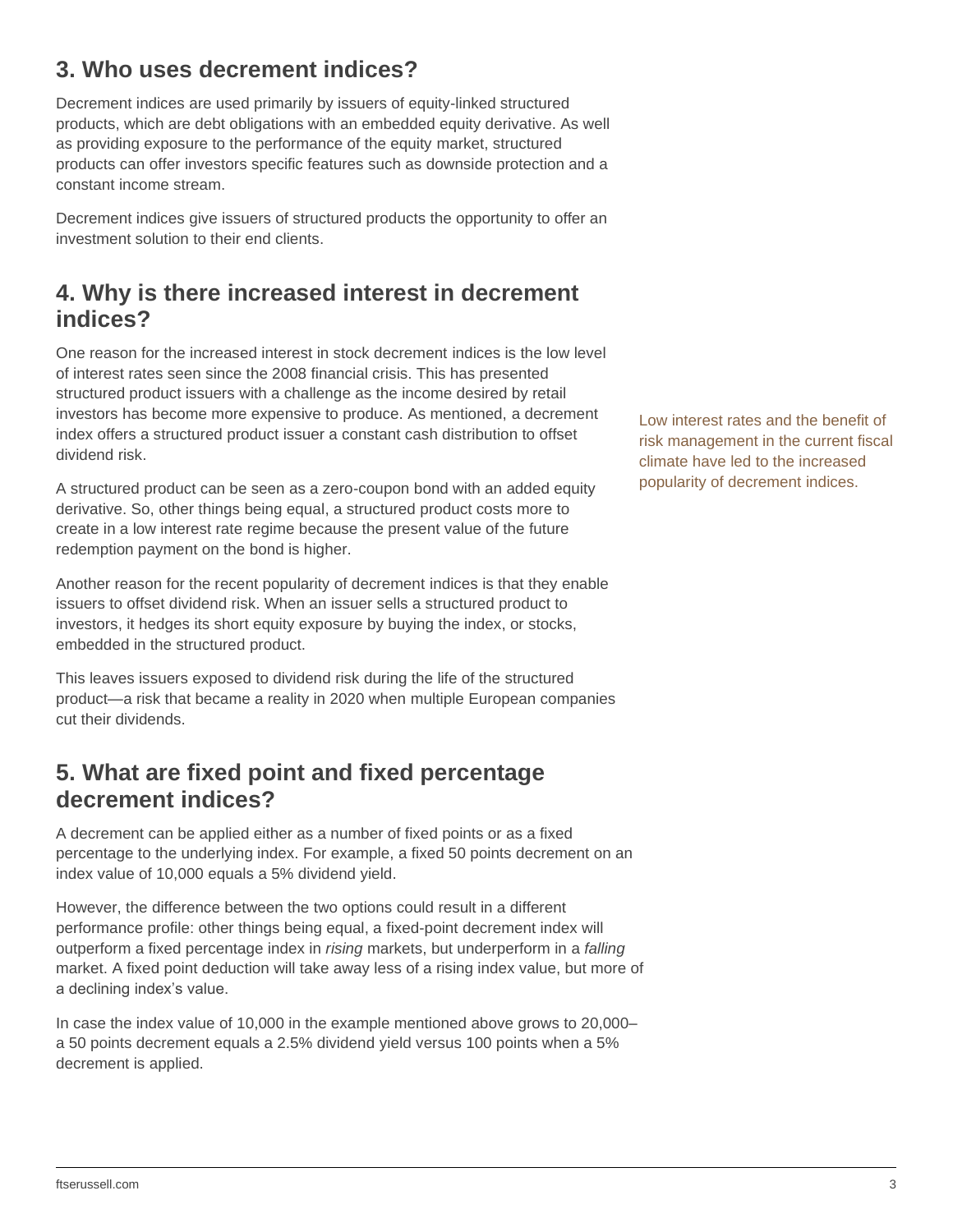### **6. How is a decrement index calculated?**

FTSE Russell calculates fixed point and fixed percentage decrement indices using the following formulas.

The inputs for the calculation are the total return value of the underlying equity index and the fixed point (or fixed percentage) decrement. The decrement indices are then calculated daily. In the formulas shown in Exhibit 2, the day count convention is actual/365, but FTSE Russell also calculate indices with an actual/360 day count convention.

In the formulas below  $IL(t) = index$  level on day t and  $IL(t-1) = index$  level on day t-1.

#### **Exhibit 2: FTSE decrement index calculation**

#### **Fixed points of index**

 $IL(t) = IL(t - 1)x \ UTR(t) / UKTR(t - 1) - FP \ x \ ACT \ (t - 1,t) / 365$ 

#### **Fixed percentage of index**

 $IL(t) = IL(t - 1)x ((UTR(t) / UTR(t - 1) - FD x ACT (t - 1, t) / 365))$ 

where,

| UKTR(t)      | $=$ Closing total return value of the underlying index on calculation date (t)                                    |
|--------------|-------------------------------------------------------------------------------------------------------------------|
| UKTR(t – 1)  | $=$ Closing total return value of the underlying index on calculation date $(t - 1)$                              |
| <b>FP</b>    | $=$ Fixed points                                                                                                  |
| FD.          | $=$ Fixed percentage                                                                                              |
| $ACT(t-1,t)$ | $=$ The number of calendar days between Calculation Date (t-1) (excluded) and Calculation Date (t)<br>(included). |

**For further information on the FTSE decrement index calculation methodology, see the [index ground rules.](https://research.ftserussell.com/products/downloads/FTSE_Decrement_Index_Series_Ground_Rules.pdf)**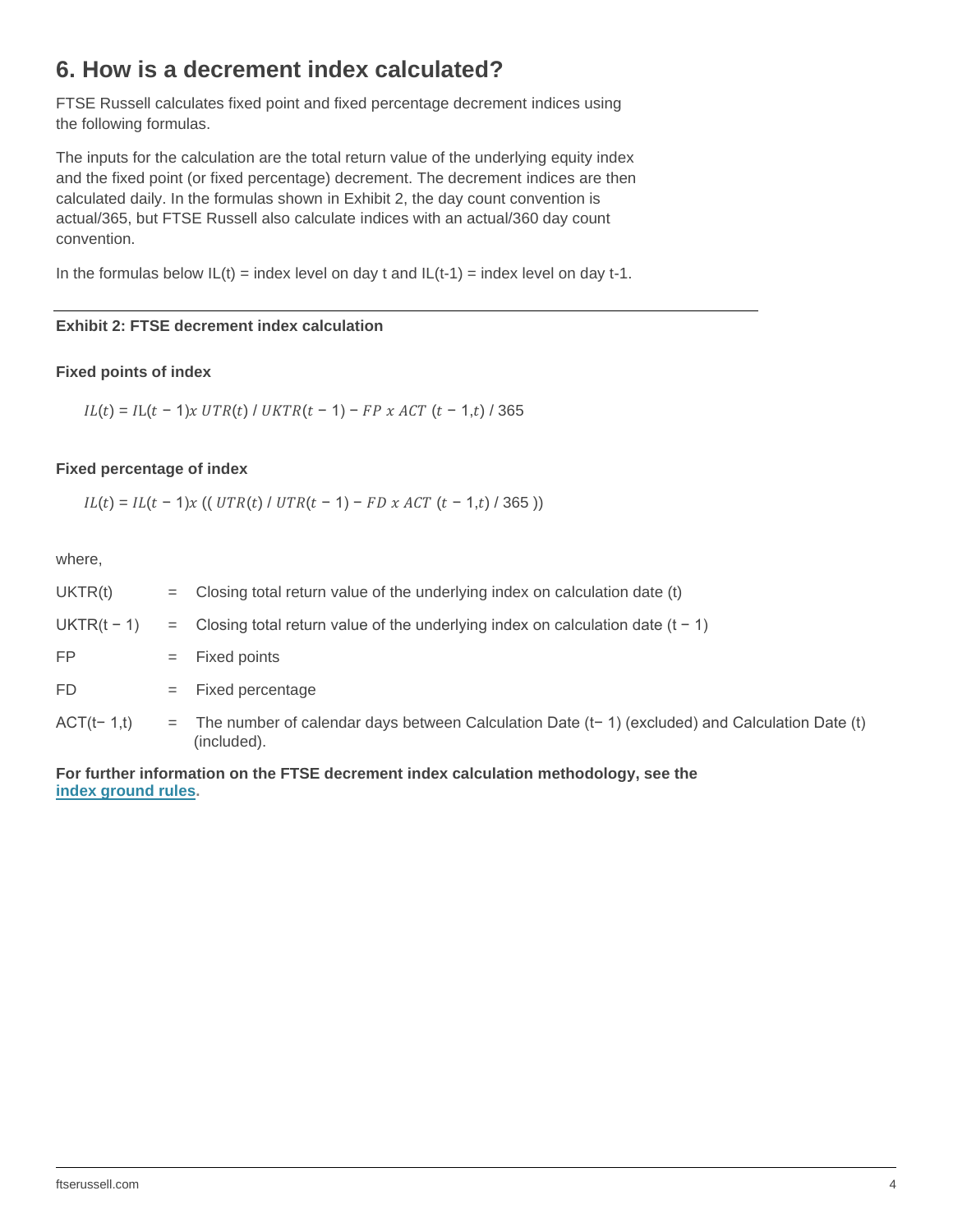### **7. Which decrement indices does FTSE Russell calculate?**

FTSE Russell currently calculates the decrement indices on various exposures, including single stock, market cap, alternatively weighted, sector and synthetic indices. Examples of decrement indices are shown in the table below.

We are able to launch decrement versions of any index in which a client has an interest. From a risk perspective, decrement indices are important, even away from an ultra-low interest rate environment, as they provide issuers the opportunity to develop investment solutions and minimize the dividend risk.

The best products are typically innovated during times of significant market events.

#### **Exhibit 3: FTSE Decrement Indices**

| <b>INDEX NAME</b>                                                    | <b>FIXED COST</b> | <b>UNDERLYING INDEX</b>                                                | <b>DAY COUNT</b> |
|----------------------------------------------------------------------|-------------------|------------------------------------------------------------------------|------------------|
| FTSE 100 4% Fixed Dividend Act-360 Net<br>Tax Index                  | $4.0\%$           | FTSE 100 Net of Tax Index                                              | Act/360          |
| FTSE 100 Synthetic 4% Fixed Dividend<br>Act-365 Index                | 4.0%              | FTSE 100 Synthetic Index                                               | Act/365          |
| FTSE 100 Equally Weighted 4% Fixed<br>Dividend Act-360 Net Tax Index | 4.0%              | FTSE 100 Equally Weighted Index<br>Net Tax Index                       | Act/360          |
| Russell 2000 2% Decrement Index                                      | $2.0\%$           | Russell 2000 Total Return Index                                        | Act/365          |
| Russell 2000 ESG Enhanced Target<br>Exposure 3% Decrement Index      | $3.0\%$           | Russell 2000 ESG Enhanced Target<br><b>Exposure Total Return Index</b> | Act/365          |

Se[e our website](https://www.ftserussell.com/products/indices/decrement) for further details.

#### **Exhibit 4: FTSE Single Stock Decrement Indices**

| <b>INDEX NAME</b>                                          | <b>DECREMENT</b><br><b>LEVEL</b> | <b>UNDERLYING INDEX</b>                                    | <b>DAY COUNT</b> |
|------------------------------------------------------------|----------------------------------|------------------------------------------------------------|------------------|
| FTSE Total Energies SE 2.54 Points Fixed<br>Dividend Index | 2.54                             | <b>FTSE Total Energies Total Return</b><br>2021Aug25 Index | Act/365          |
| FTSE BP PLC 0.155 Points Fixed Dividend<br>Index           | 0.155                            | FTSE BP PLC Total Return<br>2021Aug25 Index                | Act/365          |
| FTSE GSK 0.76 Points Fixed Dividend Index                  | 0.76                             | FTSE GSK Total Return 2021Aug25<br>Index                   | Act/365          |
| <b>FTSE Novartis 3 Points Fixed Dividend Index</b>         | 3                                | <b>FTSE Novartis Total Return</b><br>2021Aug25 Index       | Act/365          |
| FTSE Swisscom 22 Points Fixed Dividend<br>Index            | 21                               | <b>FTSE Swisscom Total Return</b><br>2021Aug25 Index       | Act/365          |

Se[e our website](https://www.ftserussell.com/products/indices/single-stock-decrement) for further details.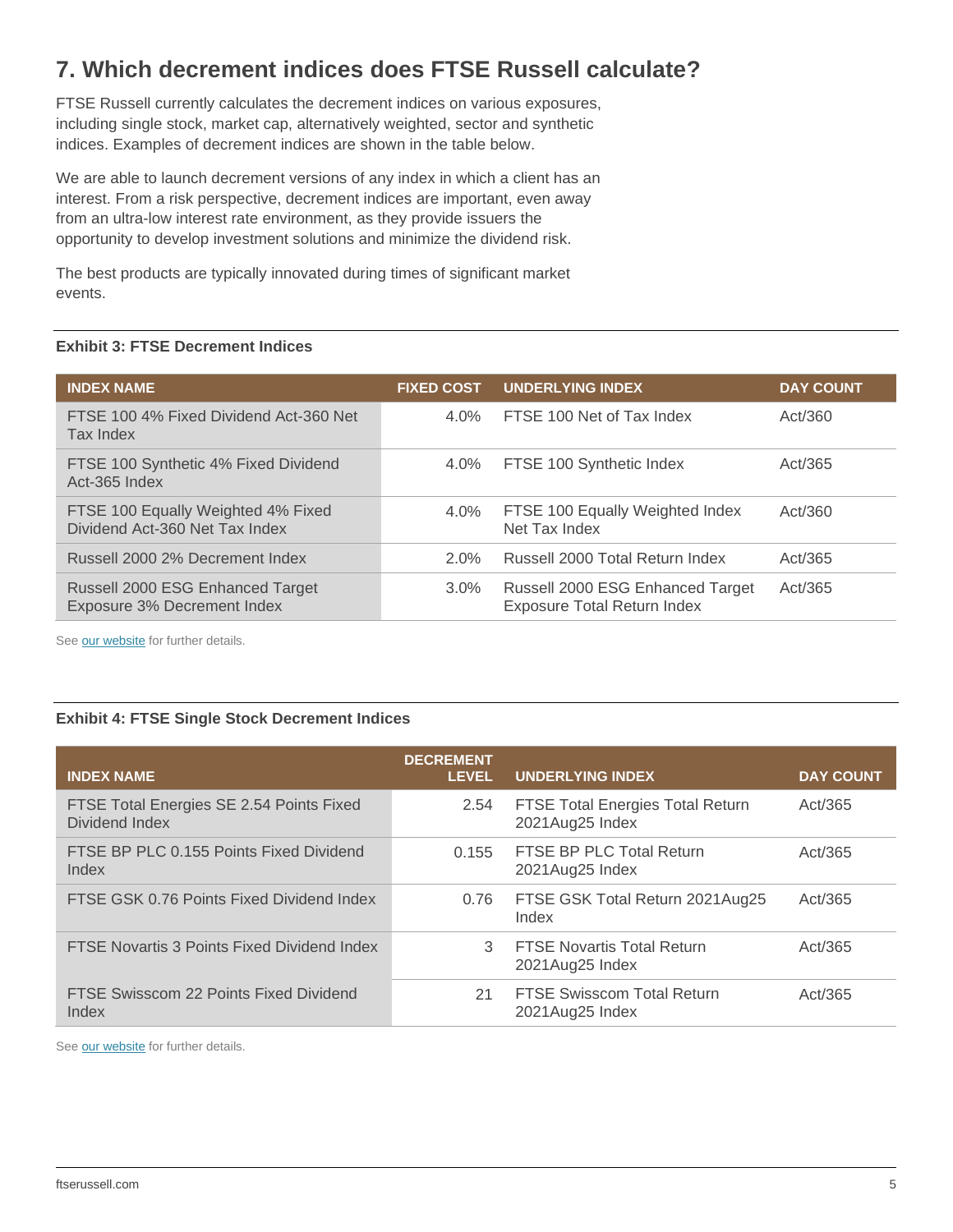### **8. What price is used?**

Decrement indices use closing mid-market prices (or last trade prices, where available, for securities with local market quotations). The indices are calculated once daily at approximately 21:30-22:00 London time, shortly after the close of North American securities markets.

### **9. How are corporate actions treated?**

The FTSE decrement index series follow the same corporate actions and events treatment as the underlying index. If a constituent in the underlying index has a stock split, stock consolidation, rights issue, bonus issue, a change in the number of shares in issue or a change in free float, the constituent's weighting in the index series will remain unchanged pre and post such an event.

Full details of changes to constituent companies due to corporate actions and events can be accessed in our [Corporate Actions and Events Guide for Market](https://research.ftserussell.com/products/downloads/Corporate_Actions_and_Events_Guide.pdf)  [Capitalization](https://research.ftserussell.com/products/downloads/Corporate_Actions_and_Events_Guide.pdf) Weighted Indices.